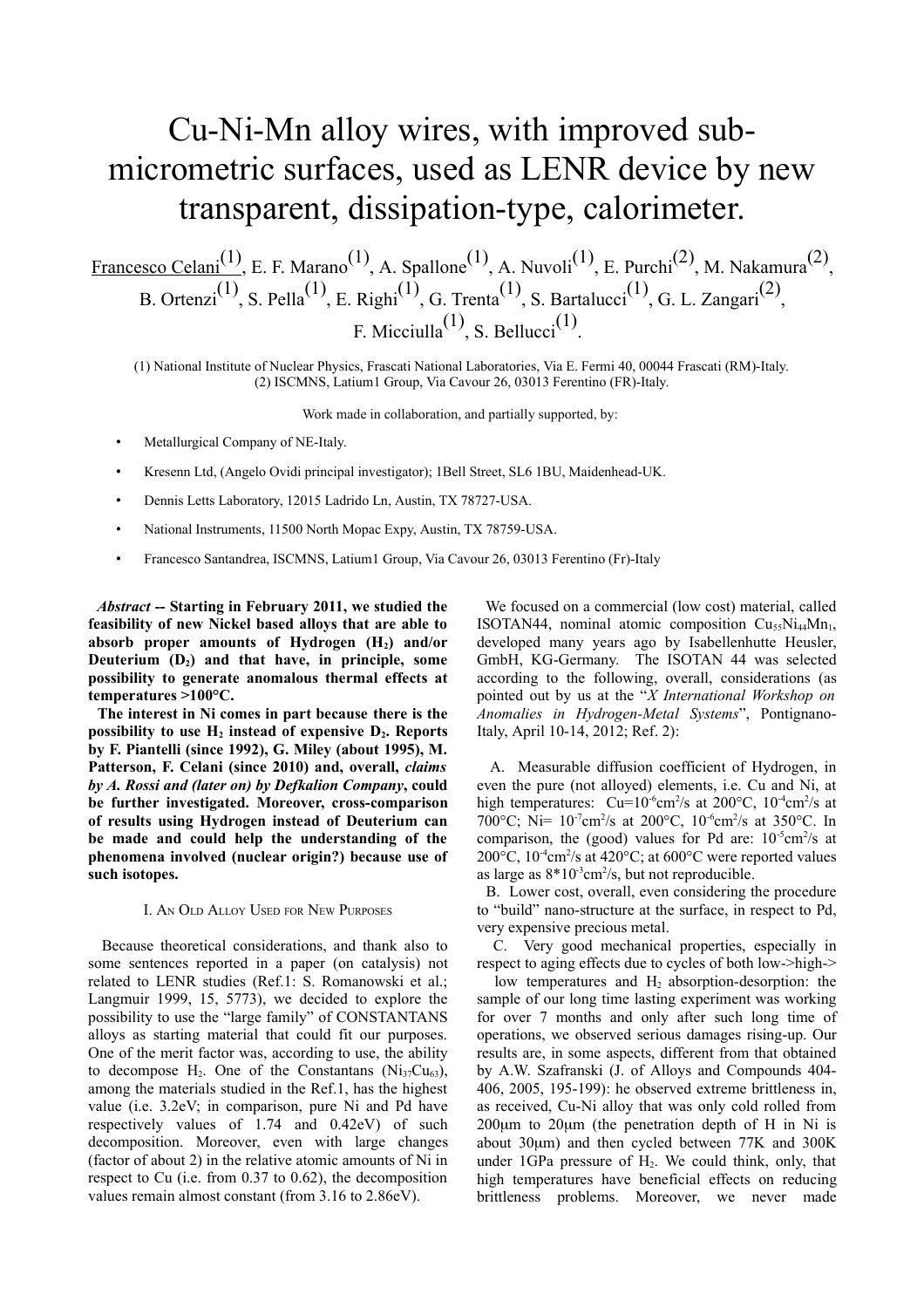experiments at 77K.

 D. Extremely large values of measured catalytic power ( $\Delta E$ , in eV) in respect to the dissociation of H<sub>2</sub> (Ref. 1), as following:

| $Ni0$ 3750– $Cu0.6250$              | $\Rightarrow$ +3.16eV         |
|-------------------------------------|-------------------------------|
| $Ni_{0.6250}$ -Cu <sub>0.3750</sub> | $\Rightarrow$ +2.86eV         |
| $Ni0.8125-Cu0.1875$                 | $=\gt+2.10eV$                 |
| Ni                                  | $\Rightarrow$ +1.74eV         |
| $Ni0.1825-Cu0.8175$                 | $\Rightarrow$ +1.57eV         |
| $Ag_{0.8125} - Pd_{0.1875}$         | $\Rightarrow$ +0.57eV         |
| $Ag0.625-Pd0.375$                   | $\Rightarrow$ +0.51eV         |
| $Ag0.1875-Pd0.8125$                 | $\Rightarrow$ +0.51eV         |
| Pd                                  | $\Rightarrow$ +0.42eV         |
| Сu                                  | $\Rightarrow -1.11eV$         |
| Αg                                  | $\Rightarrow -1.42 \text{eV}$ |

 E. The possibility, at least in principle, to produce *nano-micro structures* at the surface, or even deeper into the bulk, because *selective oxidation of Cu in such alloy* at high temperatures (650-1050°C). Both segregation of pure Ni among to  $CuO<sub>x</sub>$  and cooling rate are key aspects of the preparation to be studied in deeper details.

 *Our studies, very exploratory, were devoted to finding simple, and reliable/reproducible procedures to get these kinds of structures. Experiments with the selected material were operated for time as long as possible: "strength" and aging tests.* 

 We initially achieved only partial success and produced small amounts of material (only some %) of proper dimensions at nanometric sizes in the previous experiment. Finally, apart the absolute values of dimensions, to be further optimized, we obtained frequently tri-dimensional shapes of geometry, called *Skeleton type*. Such tri-dimensional geometry has several intrinsic potentialities in respect to gas absorption. We anticipated that a paper, dedicated to explain the several specific proprieties of Skeleton geometry about the absorption of almost any gas, is under preparation.

 Starting at January 2012, we developed completely new procedures of preparations, which were tested in June 2012 with a new, transparent, dissipation type, "calorimeter".

II. SAMPLES PREPARATION (PROCEDURES USED FOR THE EXPERIMENT UP TO MAY 2012). SIMILAR MATERIAL DEVELOPED IN JAPAN.

 In our exploratory preparations/tests we used "standardized" wires: ("nuked") Φ=200µm, l=105cm. Initial values of weight (e.g. 307.4mg), diameter  $(+1\mu m)$ and resistance (e.g. 17.16 Ohm) were carefully measured.

We point out that, although very promising (expected) results with pure Constantan, in our explorative test (2-3 days of operations each, time span from February to June 2011) under Hydrogen atmosphere, we NEVER got any type of anomalies (like changing of resistance) with wires with temperatures as large as 900°C under the following status: (1) as obtained from the Company (we call them ultra-virgin); (2) with the surface cleaned-up

from the plastic protection (plastic removed by burning up to 600°C in air); (3) acid etching of wire after burning at 600°C.

 The wires, at the beginning, were "cleaned-up" of the original plastic insulating layer (rayon type, as provided by Isabellenhutte) by Joule heating, in air, at current as large as 2000mA, time 5m. In such conditions the power dissipated was about 70W and the resistance ratio, in respect to the reference value (at 100mA of current injected) increased of only 1%, as expected for such kind of material (commercial name is *Constantan*, i.e. constant resistance).

 After first thermal treatment, the weight decreased of about 13mg, the resistance decreased from 17.16 to 17.02 Ohm.

*We found that increasing both the current (up to 2500- 3000mA) and the time at high power (5-1000s), decreasing the cooling speed (from 100s down to <1s) had dramatic effects on the growing of nanomicrostructures and their dimensions. The role of*  $O_2$ *, because free air treatment, is quite important. The wire temperature, in some tests, was even larger than 1000°C (rough evaluation by colour temperature; the melting point of pure Cu is 1083°C).*

 The quality of wire produced by this method was evaluated by SEM observations. According to us, as smaller were the particles at the surface and larger the total fraction in respect to the whole wire, as better was the procedure of preparation.

 The "best material" that we were able to produce, at the end of July 2011, using thermal treatments were put in our (high resolution) flow calorimeter.

 As previously noted, such material was extensively studied, both in Hydrogen and Deuterium atmosphere using a very accurate flow calorimeter (indetermination  $\langle 2\% \rangle$ . The time of experiments was really long (over 10) months) and only at the end the damages were so heavy to prevent further reliable interpretation of the experimental results. As quoted before, they were discussed, deeply, during the *X International Workshop on Anomalies…* on last April 2012.

 We were very happy to know that also Akito Takahashi and Akira Kitamura (and Colleagues), respectively from Osaka and Kobe University (Japan), studied in secret (like us), an alloy of Ni-Cu (at nanometric size) dispersed in an inert matrix of  $ZrO<sub>2</sub>$ . Such work was performed by them among a collaboration with the Research Group of Toyota Company (Technova). We got some information, by A. Takahashi and A. Kitamura, since January 2012, about promising results on a specific Ni-Cu-ZrO<sub>2</sub> alloy. Such material is a further development of the nanomaterial Pd 35%-ZrO<sub>2</sub> 65% developed by Yoshiaki Arata (Osaka University) since 2005.

 Such "short information" came because I was invited to give a Review Talk, on Anomalous effects in LENR studies, at the WSEC2012 Conference (World Sustainable Energy Conference 2012) organized by the ISEO (International Sustainable Energy Organization). The ISEO is an ONG linked to several not-politic Organizations (UNESCO, WHO, ILO, WWF, …) connected to United Nations at Geneva. Obviously, I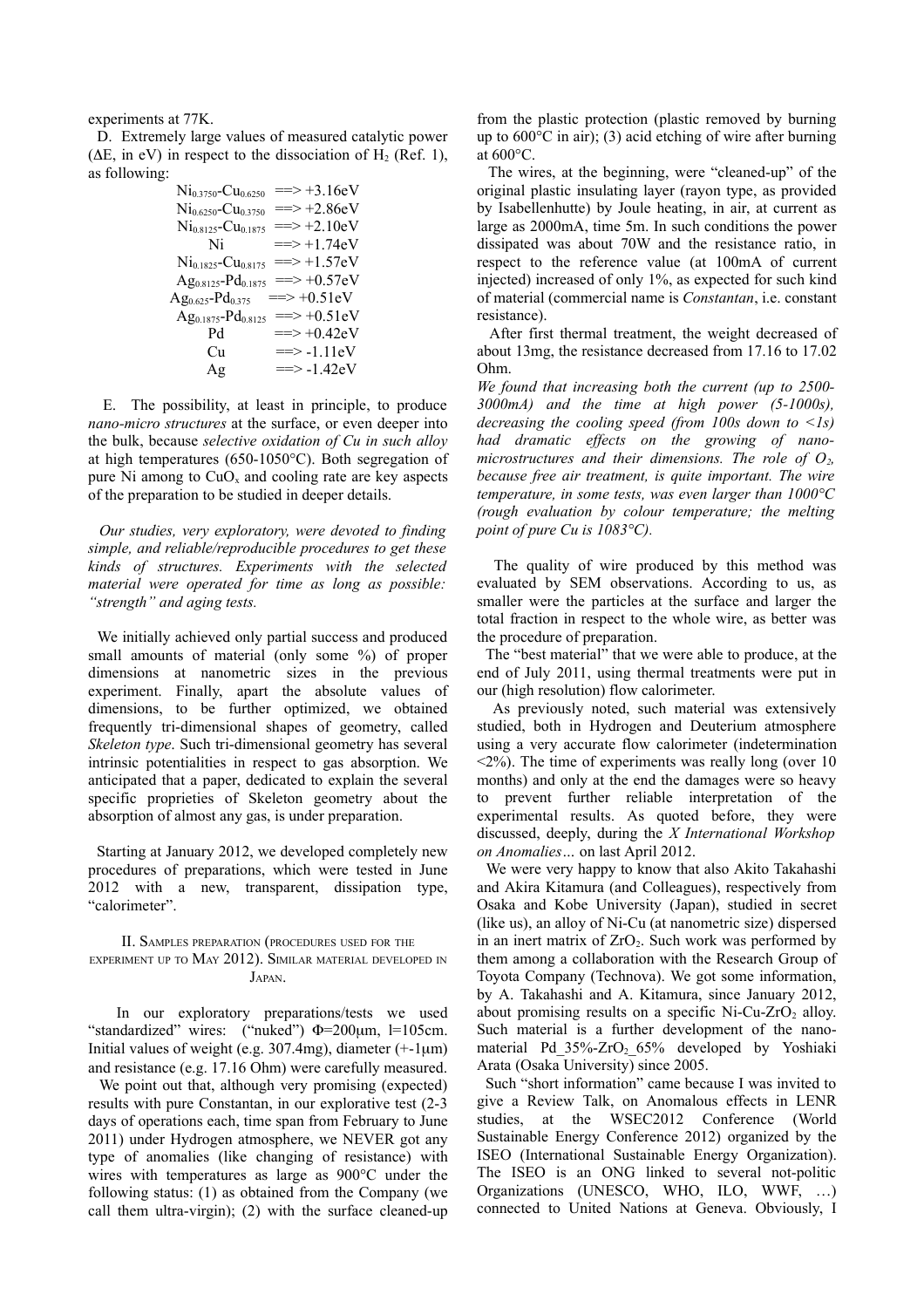requested that everybody involved in LENR studies, worldwide, communicate the most recent and interesting results to include in my talk.

 The overall behaviour of Ni-Cu alloys, in respect to Hydrogen and Deuterium absorption, and the amount of anomalous heat detected, were, in several aspects, similar.

 Such kind of evidence reinforced our intention to develop a better material, keeping the Ni-Cu composition "constant". In other words, our efforts were devoted to improve the amount of active material at low dimensions  $\ll$  100nm) and, at the same time, avoid the adverse effect of "leakage" of the smallest particle from the surface.

III. NEW TRANSPARENT, DISSIPATION-TYPE, "CALORIMETER"

 By the end of May 2012 we were able to produce submicrometric materials, with nominal overall performances several times better than the best material produced at the end of July 2011, with enough good reproducibility about preparation procedures.

 The new method, although started from the old one in some key aspects, was really revolutionary about the practical parameters of: mechanical stability (no "leakage" of the best material from the surface), percentage of material at small dimensions. Such last parameter increased from 1-2% up to about 30% of the whole material.

 Such big improvements were obtained because large economical (and man-power) help of an Italian Company that "believed" in our previous results. We were able to design, and achieve, specific electronics and mechanical set-up to produce such kind of sub-micrometric wires.

 Moreover, because one of our goals was to see, by nuked eyes, if the wire was really stable about the leakage of "good" materials even after several cycles of low-->high-->low temperatures and Hydrogen loading (or even de-loading!), we build a *new transparent reactor* with borosilicate glass (Schott DURAN) of large wall thickness to withstand enough large pressure drops (up to 8bar, at wall temperatures up to 250°C).

 For the calorimetric measurements, we adopted the simplified approach to measure the external glass wall temperature. Taking into consideration the temperature of interest, i.e. T wall>100 $^{\circ}$ C, the main channel of heat exchange to the environment is radiation of heat. In other words, it can be used the simple formula of Stefan-Boltzmann law:

## P\_out=5.67\*10<sup>-8\*</sup> (T\_wall<sup>4</sup>-T\_room<sup>4</sup>) [W/m<sup>2</sup>]. (1)

In such formula the temperatures T are in K.

 Calibrations were made using our usual procedure to add an inert wire, very close to the "active" one, and make several measurements. In the specific new set up, the wires were parallel, alternatively and helicoidally shaped, 22 turns. They were changed the input power, used different gases (He, Ar, Vacuum), fed the electric power alternatively to the inert and "active" wires.

 Because in our real experimental set-up the geometrical dimension of the cell is constant (glass tube, external

diameter 40mm, internal diameter 34mm, overall length of 280mm (central active length of 100mm), we can make a calibration curve just dividing the formula (1) by the input power.

## IV. RESULTS WITH NEW WIRE

 At the beginning of June, 2012 two wires were produced, both with the same nominal procedures.

 One was used few days later to the experiment, the second one was just put inside a HDPE envelop and kept closed at Room Temperature (RT). We called the experiments:  $[a]$  wire#1 (started 06 Jun, 2012);  $[b]$ wire#2 (started 10 July, 2012).

 The main improvements in respect to previous procedure of fabrication, according to SEM observations, were the multilayered structures and total number of such layers extremely large: close to one thousand. The thicknesses, of such multi-layers, were in the range of 20- 100nm.

 The mechanical stability, against leakage of submicrometric materials, was largely improved.

The primary experimental procedures and results are listed as following:

1.) In order to use simple parameters easy to be managed by calculations, we adopted the usual term of R/Ro. Ro is the initial value of resistance at RT, i.e. 23.5°C (in that calibration), in free air atmosphere, inside the reactor. With our wires we measured a value of resistance of 16.9684 Ohm and 57.4394 Ohm, respectively for active and Ni-Cr wires. The measuring currents were just 4mA, to avoid self-heating of the wires.

2.) First of all, were made calibrations by inert gases, with power of 5, 15, 30 and 48W applied to the inert wire. The maximum internal temperature of the chamber was of the order of 180-220°C, depending on the gas composition. Some tests, as cross reference, were made also on active wire. Using the values of temperatures measured outside the glass cell (and ambient temperature) it was possible to evaluate the power exchange constant of the small reactor.

3.) After adding a  $H_2/Ar$  mixture (75/25 ratio) at 7 bar of total pressure, and using as monitor parameter the resistance of both the active and inert wires, it was given power (48W) to the inert wire. It was found that when the temperature inside the reactor was larger than 125°C, the resistance ratio of active wire, after a very limited increase (to 1.02), dropped to 0.92 in 2500s. Later on, in about 100000 sec, the R/Ro decreased to 0.88. *We observed a correlated increase of the "anomalous excess heat" (although quite unstable) with the R/Ro decreasing.* The temperature inside cell was about 180°C. 4.) After 103000 sec from the beginning, we stopped the power to the inert wire and allowed the reactor, and the wires, to cool to RT. The R/Ro value of active wire decreased to 0.80.

5.) Just after that, we give the same previous power to inert wire and after others 150000s from the interruption we measured an R/Ro value of 0.867. The anomalous excess power increased further, in a way that, at a first